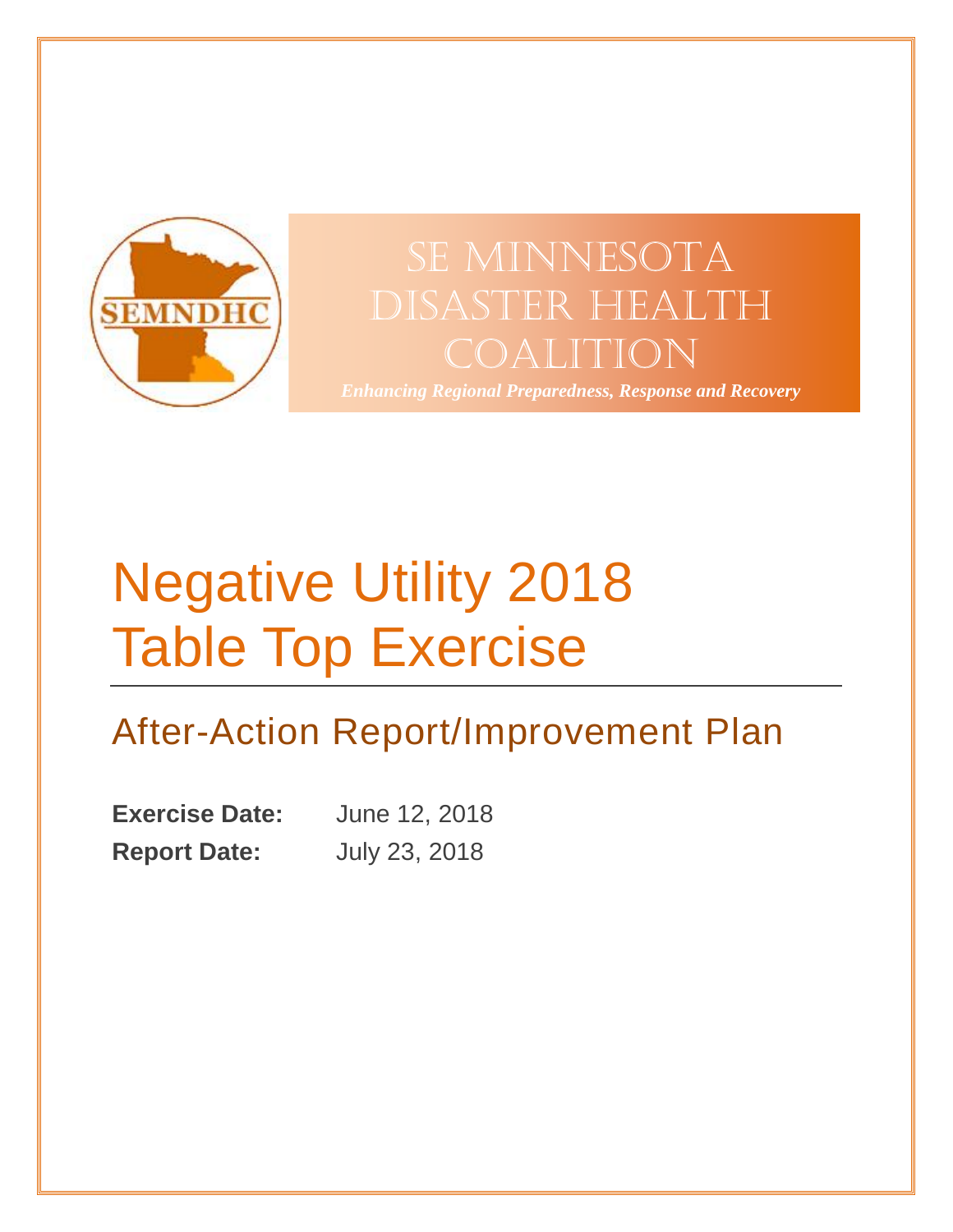## **EXERCISE SUMMARY**

<span id="page-1-0"></span>

| <b>Exercise Name</b>                         | <b>Negative Utility TTX 2018</b>                                                                                                                                                                                                                                                                                     |  |  |  |
|----------------------------------------------|----------------------------------------------------------------------------------------------------------------------------------------------------------------------------------------------------------------------------------------------------------------------------------------------------------------------|--|--|--|
| <b>Exercise Dates</b>                        | June 12, 2018                                                                                                                                                                                                                                                                                                        |  |  |  |
| <b>Scope</b>                                 | The scope of play for the exercise involved operations-based activities. Focus<br>involved the coordination of a healthcare facility response to a widespread Power<br>outage in Southeast, MN.                                                                                                                      |  |  |  |
| <b>Mission Area(s)</b>                       | Response                                                                                                                                                                                                                                                                                                             |  |  |  |
| <b>Capabilities</b>                          | Information Sharing/Communication<br><b>Emergency Operations Coordination</b>                                                                                                                                                                                                                                        |  |  |  |
| <b>Objectives</b>                            | <b>Communication/Information Sharing.</b><br>1. Identify processes to provide critical information to a multi-<br>disciplinary group of organizations.<br>2. Identify processes for stakeholders to maintain situational awareness<br>throughout response operations.                                                |  |  |  |
| <b>Threat or Hazard</b>                      | Power Outage (Extended duration and unknown restoration time)                                                                                                                                                                                                                                                        |  |  |  |
| <b>Scenario</b>                              | Participants were presented with the scenario where utility provided power across<br>Southeast Minnesota is unavailable. The scope of the outage includes all facilities<br>in the region and the involved utilities have no information concerning an estimate<br>for power restoration or the cause of the outage. |  |  |  |
| <b>Sponsor</b>                               | Mayo Clinic and Southeast MN Disaster Health Coalition                                                                                                                                                                                                                                                               |  |  |  |
| <b>Participating</b><br><b>Organizations</b> | Multi-disciplinary. Refer to Appendix B.                                                                                                                                                                                                                                                                             |  |  |  |
| <b>Point of Contact</b>                      | Jay M. Johnson<br><b>Emergency Management &amp; Business Continuity Coordinator</b><br>507.255.0183<br>Johnson.Jay3@Mayo.edu<br>Mayo Clinic   200 First St. SW   Rochester, MN 55905                                                                                                                                 |  |  |  |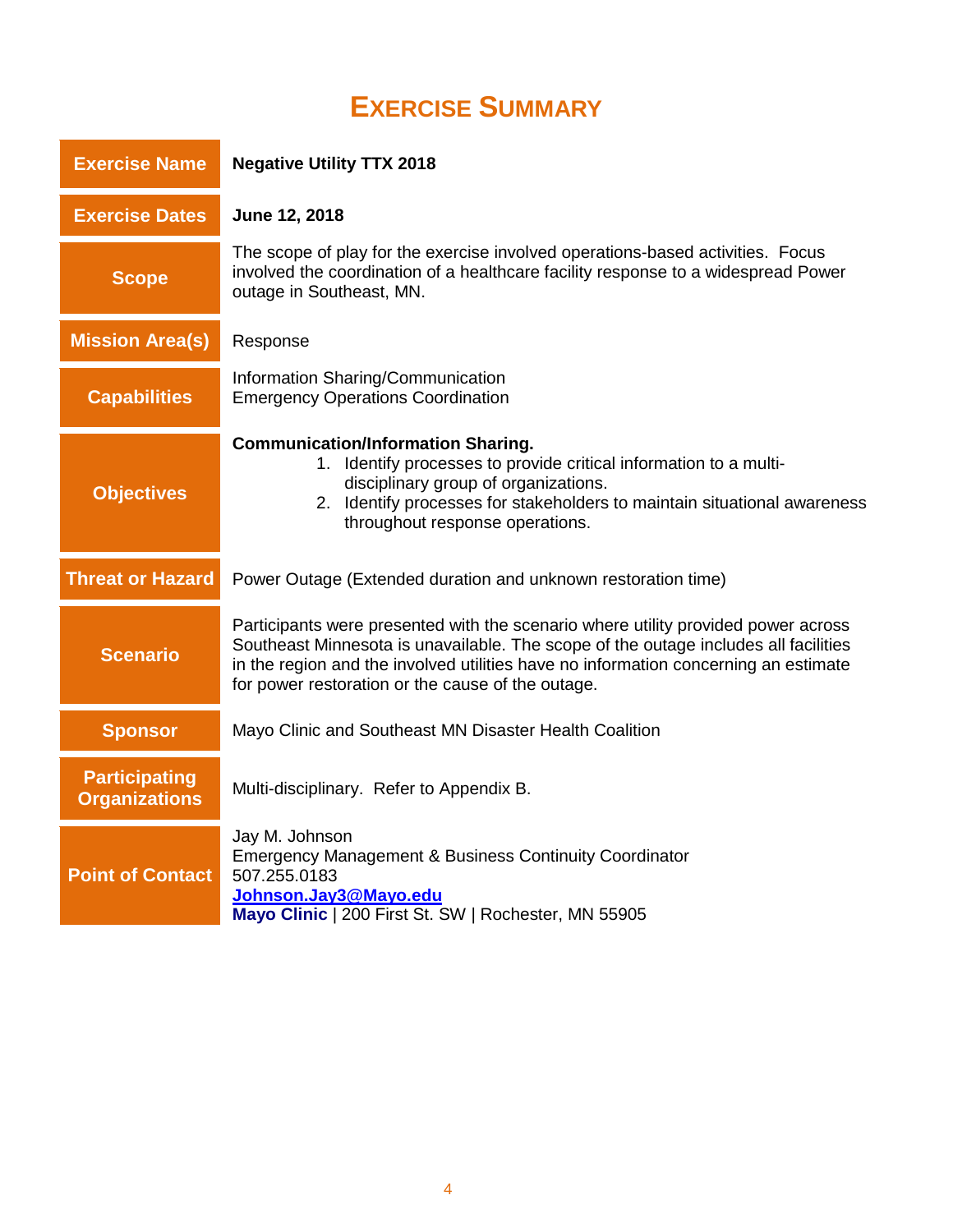## **TABLE OF CONTENTS**

| Objective 1. Identify the what information will make your facility plan valuable and use that       |  |
|-----------------------------------------------------------------------------------------------------|--|
|                                                                                                     |  |
| Objective 2. Identify the first three actions your staff members need to be able to accomplish when |  |
|                                                                                                     |  |
| Objective 3. Identify who our facility needs to be communicating with when you lose power.          |  |
|                                                                                                     |  |
|                                                                                                     |  |
|                                                                                                     |  |
|                                                                                                     |  |
|                                                                                                     |  |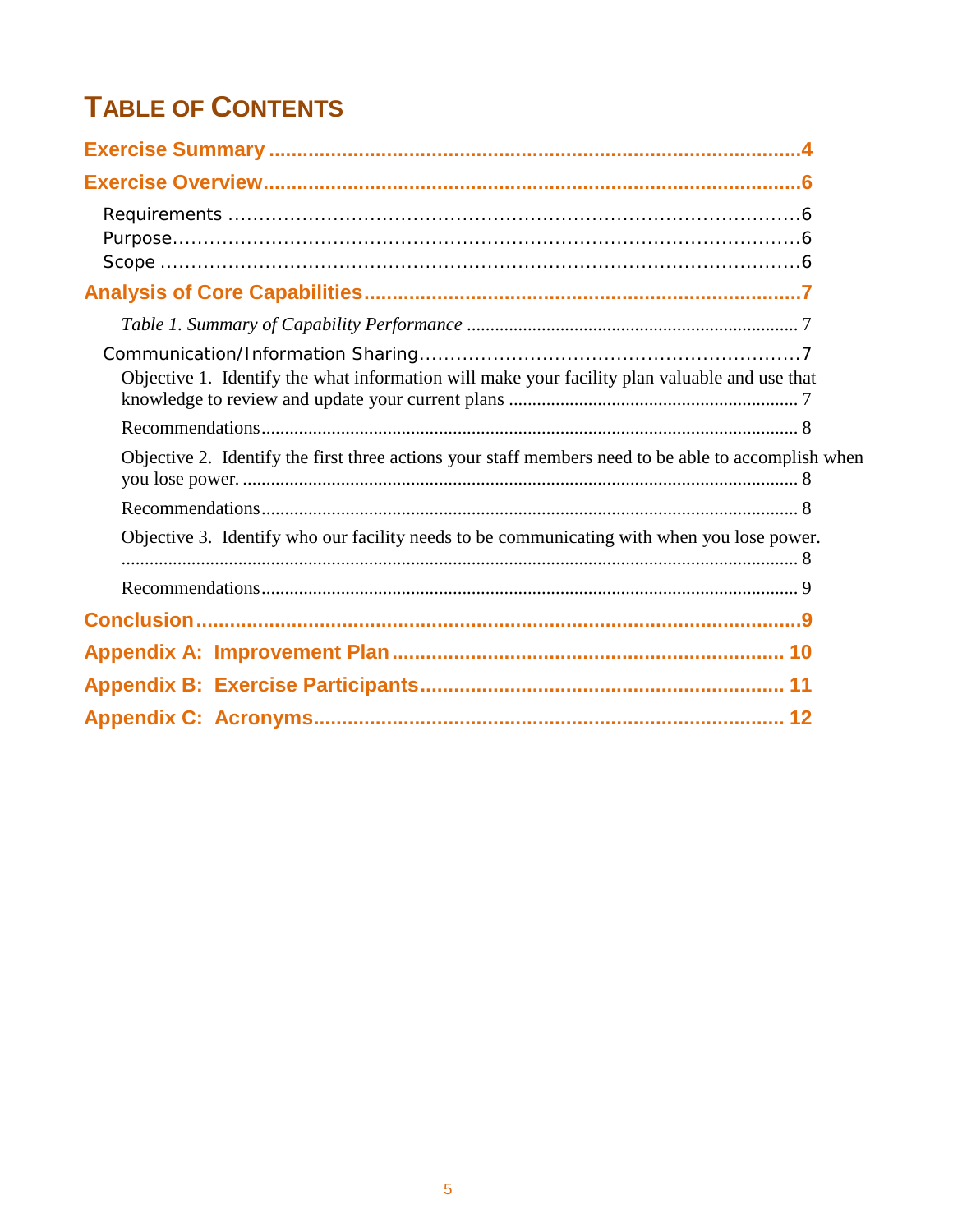## **EXERCISE OVERVIEW**

#### <span id="page-3-1"></span><span id="page-3-0"></span>**Requirements**

The current Department of Homeland Security (DHS) and Department of Health and Human Services – Office of the Assistant Secretary for Preparedness and Response (ASPR) grants require organizations and communities to conduct exercises to improve disaster response operations capabilities. Additionally, the Joint Commission requires hospitals and ambulatory care facilities to conduct exercises periodically. SEMN Disaster Health Coalition [partners,](http://www.semndhc.org/partners/) who include emergency management agencies, emergency medical services agencies, hospitals, long term care facilities, public health agencies, specialty services, and VOAD (Volunteer Organizations Active in Disasters), recognize the need to understand expectations, roles, and responsibilities of work areas during an incident involving mass evacuation of citizens.

#### <span id="page-3-2"></span>**Purpose**

The purposes for the Negative Utility Table Top exercise included:

- provide an opportunity for disaster response partners to participate in facilitated discussions of their roles, responsibilities, and anticipated activities in response to a widespread power outage,
- help the participants better understand roles and responsibilities related to initial actions that would be taking place in each facility, and
- provide participants an opportunity to improve awareness and to evaluate current response, communication, and coordination concepts, plans, and capabilities for collaboration and cooperation during an incident involving loss of power across the disciplines in the region.

#### <span id="page-3-3"></span>**Scope**

The scope of play for the exercise involved discussion-based and operations based activities. The format of the exercise involved inter-disciplinary and inter-jurisdictional communication and decision making. The exercise was facilitated; scenario information was provided progressively as the event unfolded. Players had an opportunity to both respond to defined questions and discuss topics freely within an established time frame.

The primary focus of discussions involved healthcare facility communications/information sharing, in response to a hypothetical weather event impacting the entire region and catastrophically impacting a single facility. This scenario was selected to provide context for healthcare facility internal response, staff support and supply sustainment discussion. This incident established a purpose for initiating on site activities and communicating numerous healthcare facility potential concerns.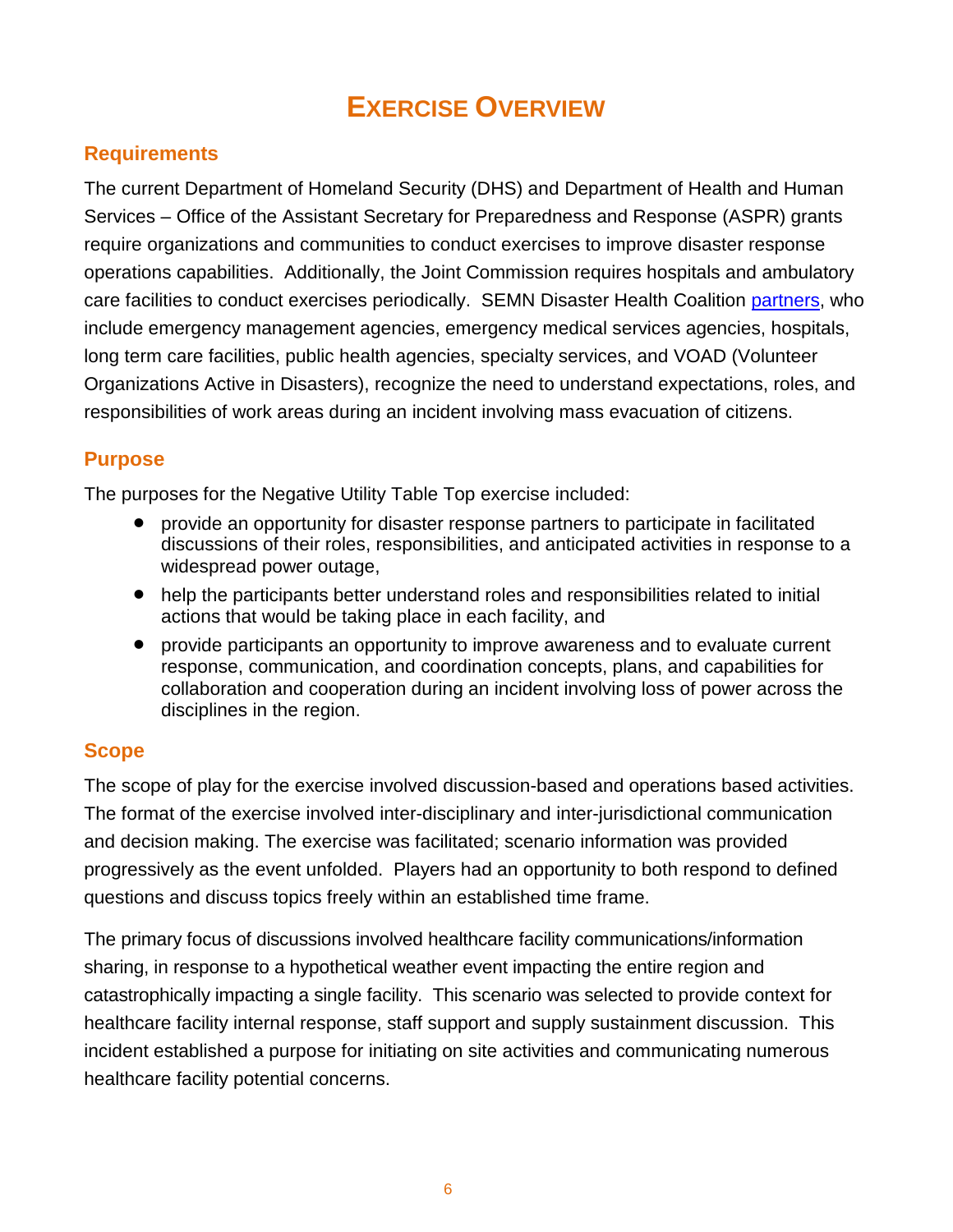## **ANALYSIS OF CORE CAPABILITIES**

<span id="page-4-0"></span>Overall, participants found the exercise to be of value especially in terms of information sharing, exploring assumptions and gap identification. Participants recognized the value of having defined internal processes in place to inform their response; as well, participants recognized the challenges of collaborating when normal means would be stressed or not available.

Aligning exercise the objectives and capabilities provides a consistent taxonomy for evaluation that transcends individual exercises to support preparedness reporting and trend analysis. Table 1 includes the exercise objectives, aligned capabilities, and performance ratings for each capability as observed during the exercise and determined by the evaluation team.

| <b>Objective</b>                                                                     | <b>Capability</b>          | P                       | S            | М |  |
|--------------------------------------------------------------------------------------|----------------------------|-------------------------|--------------|---|--|
| Identify the information to make your facility plan                                  | Communication;             |                         |              |   |  |
| valuable and use that knowledge to review and                                        | <b>Information Sharing</b> | $\overline{\mathsf{X}}$ |              |   |  |
| update your current plans                                                            |                            |                         |              |   |  |
| Identify the first three actions your staff members                                  | Communication;             |                         |              |   |  |
| need to be able to accomplish when you lose                                          | <b>Information Sharing</b> |                         | $\mathsf{X}$ |   |  |
| power.                                                                               |                            |                         |              |   |  |
| Identify who your facility needs to be                                               |                            |                         | $\mathsf{x}$ |   |  |
| communicating with when you lose power                                               |                            |                         |              |   |  |
| <b>Ratings:</b>                                                                      |                            |                         |              |   |  |
| Performed without Challenges (P); Performed with Some Challenges (S); Performed with |                            |                         |              |   |  |
| Major Challenges (M); Unable to be Performed (U)                                     |                            |                         |              |   |  |

*Table 1. Summary of Capability Performance*

<span id="page-4-1"></span>The following sections provide an overview of the performance related to each exercise capability and associated objectives, highlighting strengths and areas for improvement.

#### <span id="page-4-2"></span>**Communication/Information Sharing**

<span id="page-4-3"></span>**Objective 1.** Identify the information to make your facility plan valuable and use that knowledge to review and update your current plans

#### **Strengths**

The full capability level can be attributed to the following strengths:

**Strength 1.1:** Facilities work to maintain plans that are specific to the hazards they face and are informed by regional risk assessments.

#### **Areas for Improvement**

The following areas present opportunities for improvement to maintain the full capability level:

**Area for Improvement 1.1:** Knowledge of individual facility needs, and operational capabilities is often limited to a small number of persons in the facility.

**Analysis:** Often, only a few persons have an in-depth understanding the needs and capabilities of a facility. Limited staffing and high turn-over rates mean very few staff members may be prepared to take action and activate facility plans.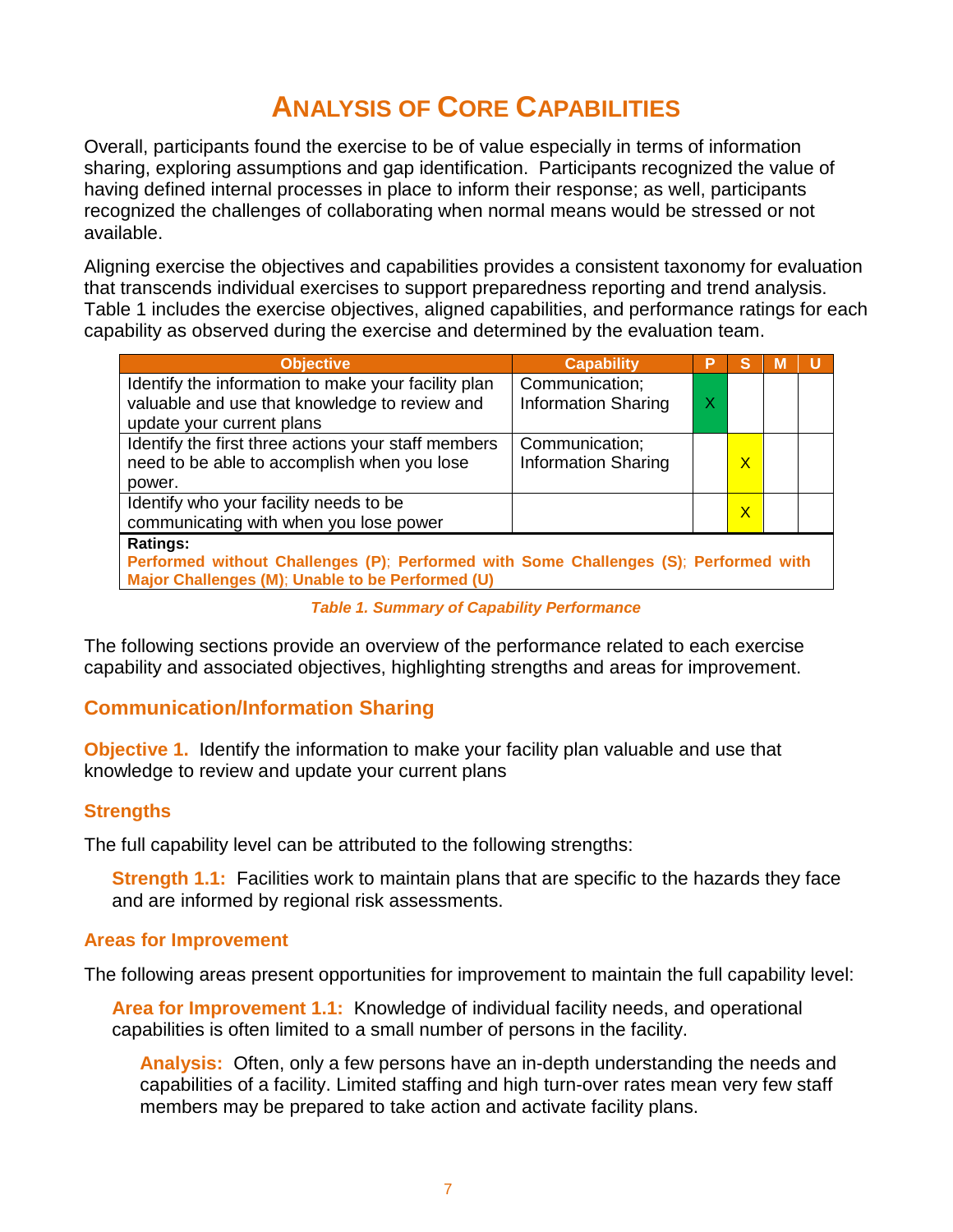#### <span id="page-5-0"></span>**Recommendations**

| <b>Area for</b><br>Improvement | <b>Recommendation/</b><br><b>Corrective Action</b>                                                                                                                        |
|--------------------------------|---------------------------------------------------------------------------------------------------------------------------------------------------------------------------|
| 1.1.1.                         | Explore the available options to define roles and<br>responsibilities for staff members who would be the<br>go-to person in the facility when an incident takes<br>place. |
| 1.1.2.                         | Explore opportunities to align internal response actions<br>with a standard (FEMA ICS or HICS) incident<br>command system.                                                |

<span id="page-5-1"></span>**Objective 2.** Identify the first three actions your staff members need to be able to accomplish when you lose power*.* 

#### **Strengths**

The partial capability level can be attributed to the following strengths:

**Strength 2.1:** Facility leaders are engaged with their staff and clients, leading to strong relationships and commitment to doing the right thing.

#### **Areas for Improvement**

The following areas present opportunities for improvement to maintain the full capability level:

**Area for Improvement 2.1:** The critical first steps (actions) that staff members need to take are not always documented.

**Analysis:** In-depth, specific processes are not always available to staff members who would need to take immediate and short term action. The concentration on life-safety is absolutely appropriate, but the next steps are not necessarily as well defined.

#### <span id="page-5-2"></span>**Recommendations**

| Area for    | <b>Recommendation/</b>                                |
|-------------|-------------------------------------------------------|
| Improvement | <b>Corrective Action</b>                              |
| 2.1.1.      | Explore ways to define roles and responsibilities for |
|             | staff members who would be the go-to person in the    |
|             | facility when an incident takes place.                |

<span id="page-5-3"></span>**Objective 3.** Identify who your facility needs to be communicating with when you lose power.

#### **Strengths**

The partial capability level can be attributed to the following strengths:

**Strength 3.1:** Facility leaders are engaged with their staff and clients, leading to strong relationships and commitment to doing the right thing.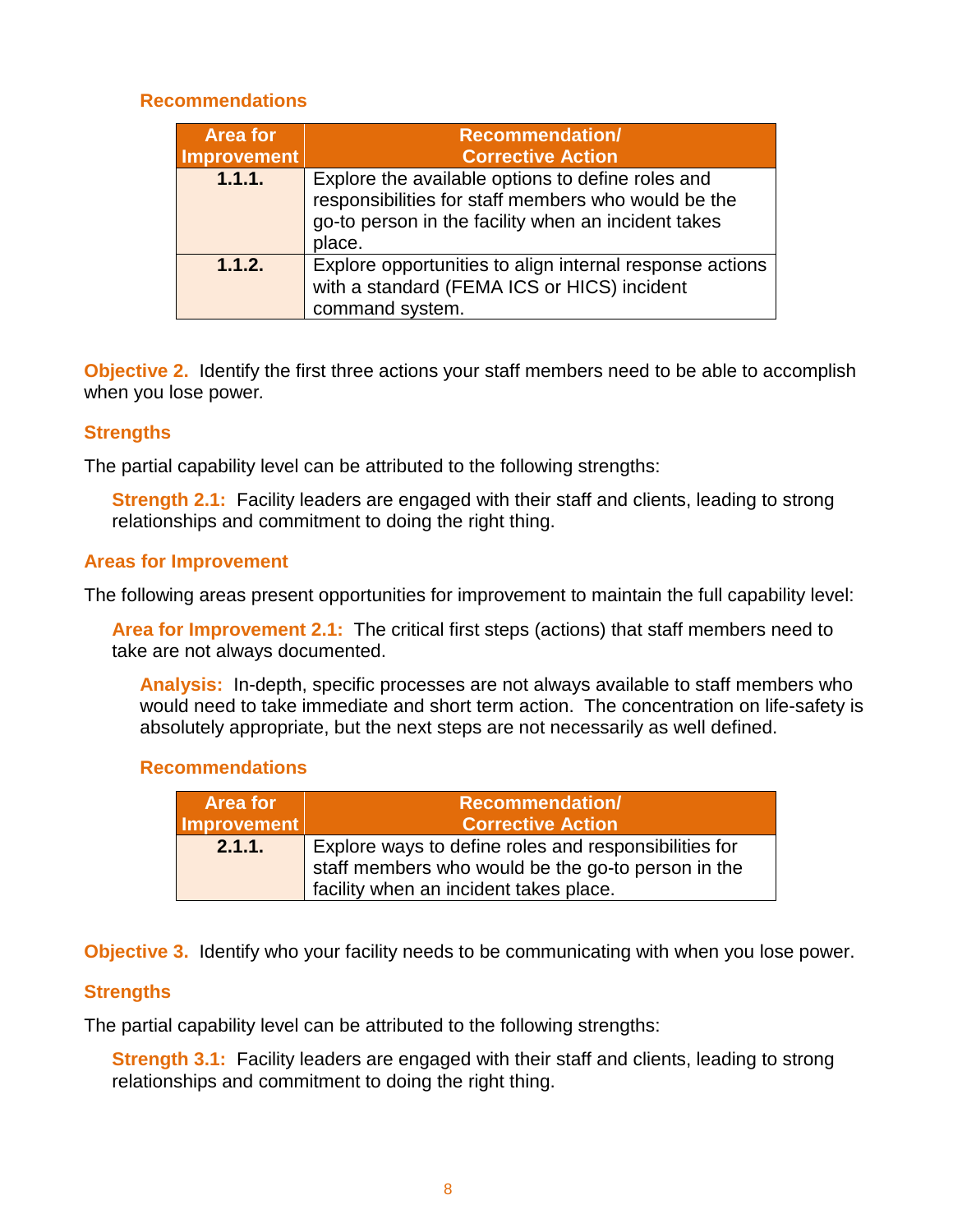#### **Areas for Improvement**

The following areas present opportunities for improvement to maintain the full capability level:

**Area for Improvement 3.1:** Critical information sharing and notification processes that are necessary for individual facilities to responds effectively are not always well documented.

#### <span id="page-6-0"></span>**Recommendations**

| <b>Area for</b> | <b>Recommendation/</b>                                                                                                                                         |
|-----------------|----------------------------------------------------------------------------------------------------------------------------------------------------------------|
| Improvement     | <b>Corrective Action</b>                                                                                                                                       |
| 3.1.1.          | Explore the best process for documenting processes<br>and procedures for notification within the facility, to<br>leadership, and to outside response partners. |

### **CONCLUSION**

<span id="page-6-1"></span>"Exercises are conducted to evaluate an organization's/community's/region's capability to execute its mission responsibilities on one or more portions of its emergency response plan or contingency plan. Many successful responses to emergencies have demonstrated that exercising pays huge dividends when an emergency occurs. Indeed, communities across the nation have had similar experiences that show the value of previous exercise training. Studies have also identified that remediation of identified deficiencies from exercise training improves patient care in major and minor incidents by making the planning process more efficient."

Exercise planners and participants deemed the exercise successful. Participants gained awareness of each other's processes, capabilities, limitations and assumptions. Both strengths and areas for improvement were identified. These strengths and areas for improvement can be a foundation for future performance improvement. The goal of this exercise process will not be met until organization's take action to improve capabilities based on lessons learned from the exercise.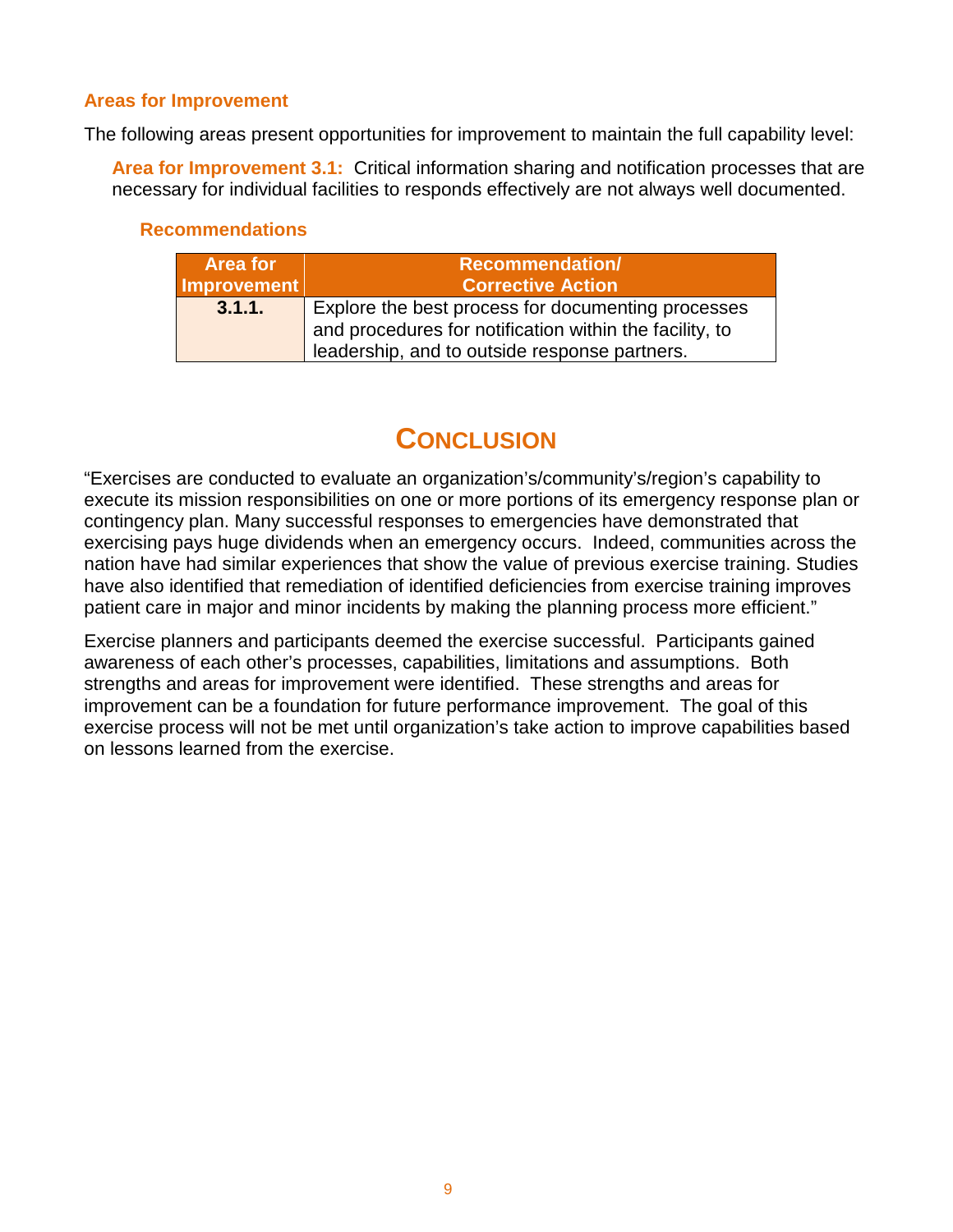### **APPENDIX A: IMPROVEMENT PLAN**

This Improvement Plan has been developed specifically for the SEMN Disaster Coalition, and its partners, as a result of regional Communications Functional exercise.

Capability Elements: Planning, Organization, Equipment, Training, Exercise

<span id="page-7-0"></span>

| <b>Capability</b>             | #      | <b>Recommendation/</b><br><b>Corrective Action</b> | <b>Element</b> | <b>Capability Primary Responsible</b><br><b>Organization</b> | <b>Organization</b><br><b>POC</b> |              | <b>Priority Due Date</b> |
|-------------------------------|--------|----------------------------------------------------|----------------|--------------------------------------------------------------|-----------------------------------|--------------|--------------------------|
| <b>Information</b>            | 1.1.1. | Explore the available options                      | Planning       | SEMN DHC and                                                 | SEMN DHC -Jay                     | $\mathbf 1$  | 12/31/18                 |
| <b>Sharing/Communications</b> |        | define roles and responsibilities                  |                | <b>Individual Participants</b>                               | Johnson/Katie                     |              |                          |
|                               |        | for staff members who would be                     |                |                                                              | Mortenson/Deb                     |              |                          |
|                               |        | the go-to person in the facility                   |                |                                                              | Teske                             |              |                          |
|                               |        | when an incident takes place.                      |                |                                                              |                                   |              |                          |
| <b>Information</b>            | 1.1.2. | Explore opportunities to align                     | Planning       | SEMN DHC and                                                 | SEMN DHC -Jay<br>Johnson/Katie    | $\mathbf{1}$ | 12/31/18                 |
| <b>Sharing/Communications</b> |        | internal response actions with                     |                | Individual Participants                                      | Mortenson/Deb                     |              |                          |
|                               |        | a standard (FEMA ICS or                            |                |                                                              | <b>Teske</b>                      |              |                          |
|                               |        | HICS) incident command                             |                |                                                              |                                   |              |                          |
|                               |        | system.                                            |                |                                                              |                                   |              |                          |
| <b>Information</b>            | 2.1.1. | Explore ways to define roles                       | Planning       | SEMN DHC and                                                 | SEMN DHC -Jay                     | $\mathbf{1}$ | 12/31/18                 |
| <b>Sharing/Communications</b> |        | and responsibilities for staff                     |                | Individual Participants                                      | Johnson/Katie                     |              |                          |
|                               |        | members who would be the                           |                |                                                              | Mortenson/Deb                     |              |                          |
|                               |        | go-to person in the facility                       |                |                                                              | <b>Teske</b>                      |              |                          |
|                               |        | when an incident takes place.                      |                |                                                              |                                   |              |                          |
| <b>Information</b>            | 3.1.1. | Explore the best process for                       | Planning       | SEMN DHC and                                                 | SEMN DHC -Jay                     | $\mathbf{1}$ | 12/31/18                 |
| <b>Sharing/Communications</b> |        | documenting processes and                          |                | Individual Participants                                      | Johnson/Katie                     |              |                          |
|                               |        | procedures for notification                        |                |                                                              | Mortenson/Deb                     |              |                          |
|                               |        | within the facility, to                            |                |                                                              | <b>Teske</b>                      |              |                          |
|                               |        | leadership, and to outside                         |                |                                                              |                                   |              |                          |
|                               |        | response partners.                                 |                |                                                              |                                   |              |                          |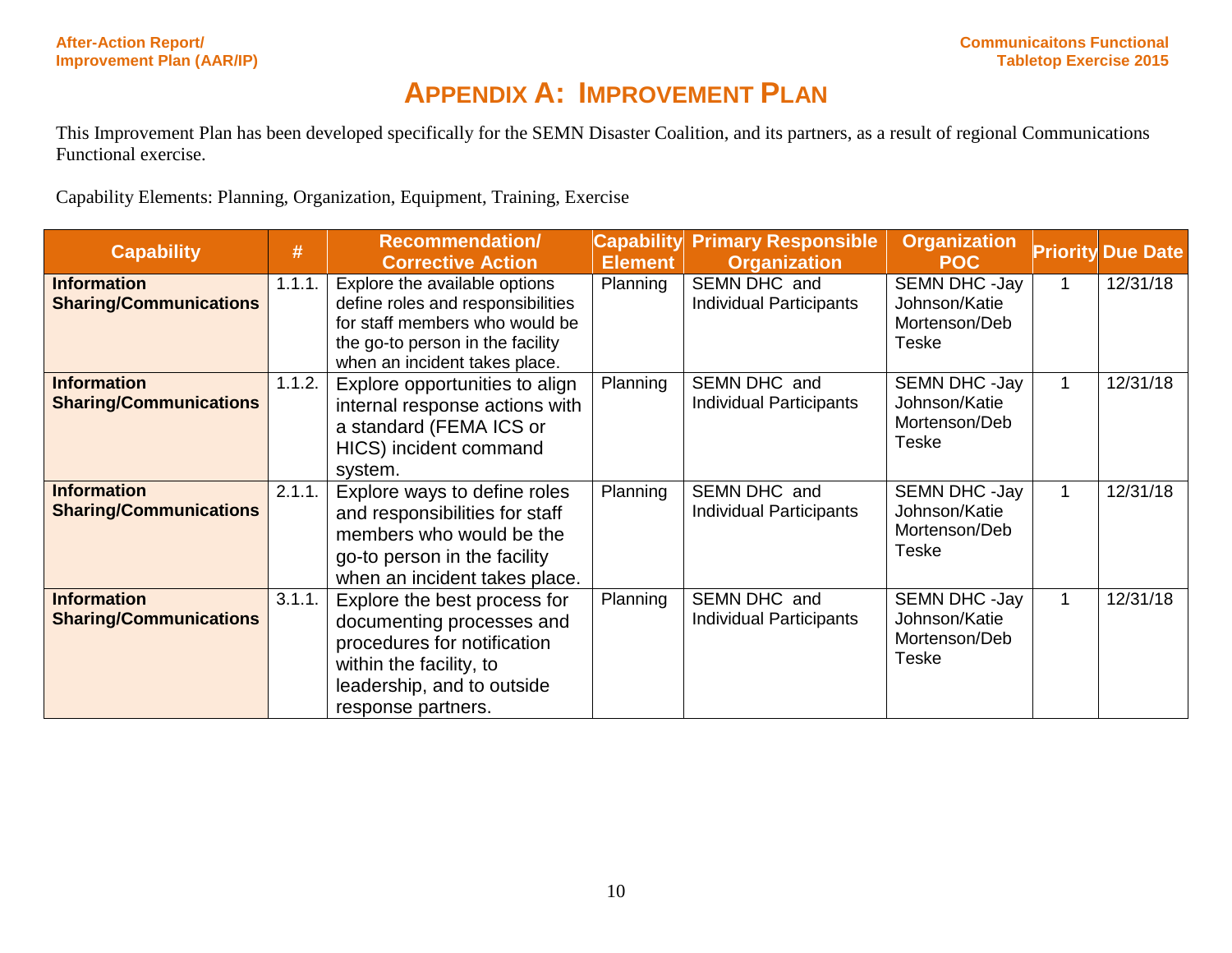## <span id="page-8-0"></span>**APPENDIX B: EXERCISE PARTICIPANTS**

| <b>Participating Organizations</b>                                                                                        |  |  |  |  |
|---------------------------------------------------------------------------------------------------------------------------|--|--|--|--|
| <b>Hospitals</b>                                                                                                          |  |  |  |  |
| Mayo Clinic                                                                                                               |  |  |  |  |
| <b>MCHS-Austin</b>                                                                                                        |  |  |  |  |
| <b>MCHS-Cannon Falls</b>                                                                                                  |  |  |  |  |
| <b>MCHS-Red Wing</b>                                                                                                      |  |  |  |  |
| <b>Saint Elizabeth Medical Center</b>                                                                                     |  |  |  |  |
| <b>Olmsted Medical Center</b>                                                                                             |  |  |  |  |
| <b>Winona Health Services</b>                                                                                             |  |  |  |  |
| Owatonna Hospital-Allina Health                                                                                           |  |  |  |  |
| District One Hospital-Allina Health                                                                                       |  |  |  |  |
| <b>Community Care Providers (Long Term Care, Skilled</b><br>Nursing Facilities, Home Health, Hospice, and Continuing Care |  |  |  |  |
| <b>Retirement Facilities)</b>                                                                                             |  |  |  |  |
| <b>Charter House</b>                                                                                                      |  |  |  |  |
| <b>Good Samaritan Society</b>                                                                                             |  |  |  |  |
| <b>Ostrander Care and Rehab</b>                                                                                           |  |  |  |  |
| <b>Tweeten Lutheran Healthcare Center</b>                                                                                 |  |  |  |  |
| Season Hospice                                                                                                            |  |  |  |  |
| <b>BHS Health</b>                                                                                                         |  |  |  |  |
| <b>Spring Valley Living</b>                                                                                               |  |  |  |  |
| Madonna Living Community<br><b>Good Samaritan Home Care</b>                                                               |  |  |  |  |
| <b>Fairview Care Center</b>                                                                                               |  |  |  |  |
| <b>Adams Health Care Center</b>                                                                                           |  |  |  |  |
| <b>Prairie Manor Care Center</b>                                                                                          |  |  |  |  |
| <b>Field Crest Care Center</b>                                                                                            |  |  |  |  |
| <b>Prairie River Home Care</b>                                                                                            |  |  |  |  |
| <b>City/County/State/Federal Agencies</b>                                                                                 |  |  |  |  |
| City of Rochester                                                                                                         |  |  |  |  |
| <b>CBHH Rochester</b>                                                                                                     |  |  |  |  |
| <b>MN HSEM</b>                                                                                                            |  |  |  |  |
| <b>MDH</b>                                                                                                                |  |  |  |  |
| <b>Fillmore County Public Health</b>                                                                                      |  |  |  |  |
| <b>Freeborn County Public Health</b>                                                                                      |  |  |  |  |
| <b>Olmsted County Public Health</b>                                                                                       |  |  |  |  |
| <b>Federal Medical Center-Rochester</b>                                                                                   |  |  |  |  |
| <b>Non-Governmental Partners</b>                                                                                          |  |  |  |  |
| <b>Zumbro Valley Medical Society</b>                                                                                      |  |  |  |  |